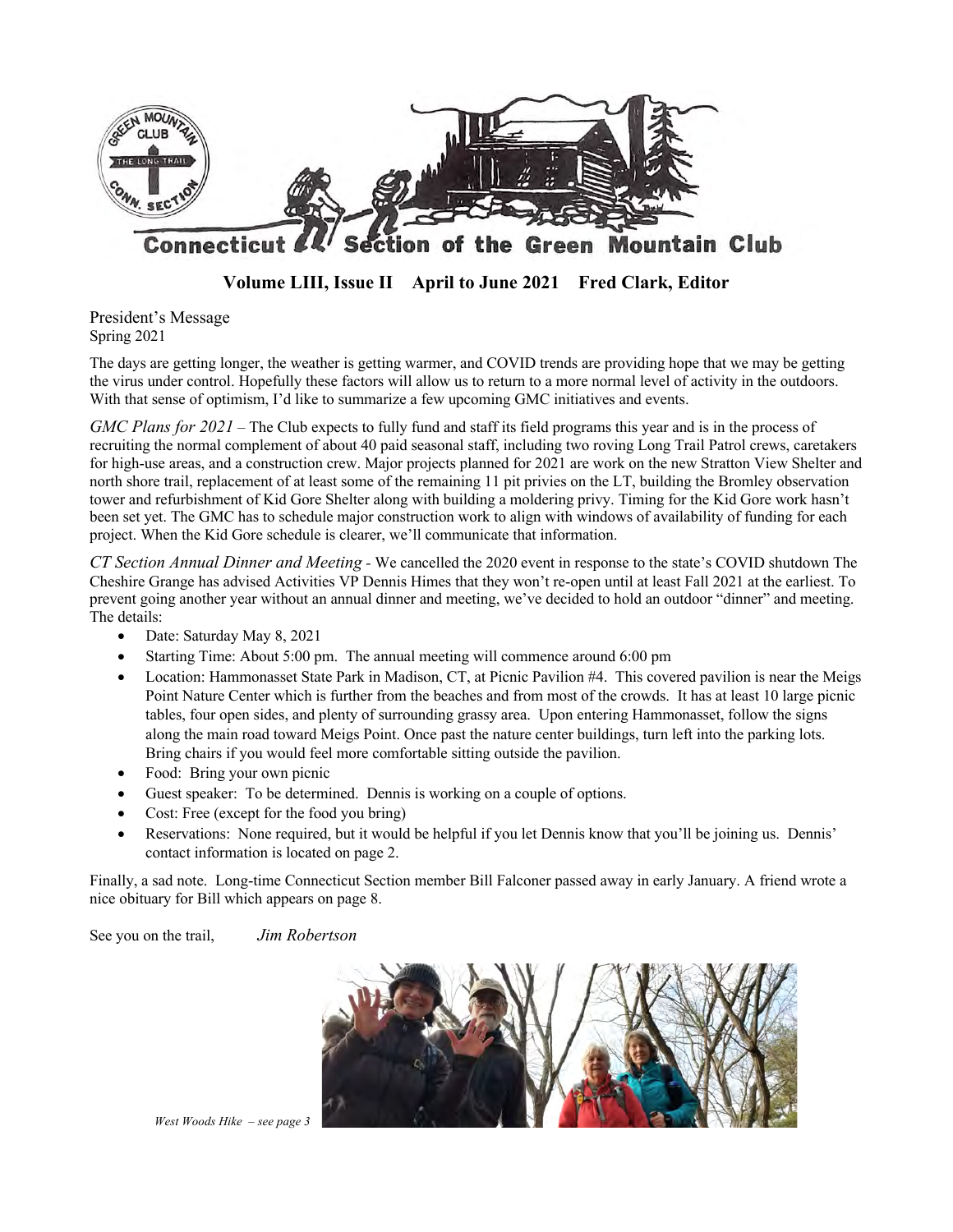#### **Green Mountain Club Information**

http://www.greenmountainclub.org (802) 244-7037

# **Connecticut Section Information** month of the publication.

## **Officers and Executive Committee**

**President: James E. Robertson** 860-633-7279 jrobert685@aol.com

First Vice President, Trails and Shelters: Section's newsletter. **Mike Shaw** 860-381-9130 msshaw2@mail.com

#### **Second Vice President, Activities: Dennis P. Himes** 860-454-8301 dennis@cookhimes.us

**Director: James Fritz** 860-221-9173 james fritz@sbcglobal.net

**Alternate Director: Andrew J. Hood** 860-646-2753 andrew.hood@snet.net

**Secretary: Kevin T. Burke** 203-729-1603 burke-kevin@sbcglobal.net

**Treasurer: Linda Hagstrom** 860-621-3453 aprilfools1978@att.net

**INQUIRIES:** Please direct all inquiries regarding the Connecticut Section to the President.

## **PUBLICATION SCHEDULE:** *Trail Talk* is

published four times a year in March, June, September, and December. Articles and activity reports must be emailed to the editor no later than the fifth day of the

http://www.conngmc.com Editor's email: fpclark1@comcast.net

**MEMBERSHIP:** When filling out an application to join or renew your membership in the Green Mountain Club, circle *Connecticut Section* on the application. You will receive, at no extra charge, the Connecticut

#### **DUES:**

| Individual Adult            | \$45.00 |
|-----------------------------|---------|
| Family                      | \$60.00 |
| Senior (70 or older)        | \$25.00 |
| or Limited Income           |         |
| Sponsor (Individual/Family) | \$75.00 |

Send annual dues to: Green Mountain Club 4711 Waterbury-Stowe Road Waterbury Center, VT 05677-9904

You may also join or renew online at: https://www.greenmountainclub.org/

**SPECIAL THANKS** to member Charlotte Hitchcock who facilitates the e-mailing of *Trail Talk* by formatting the layout and file size.

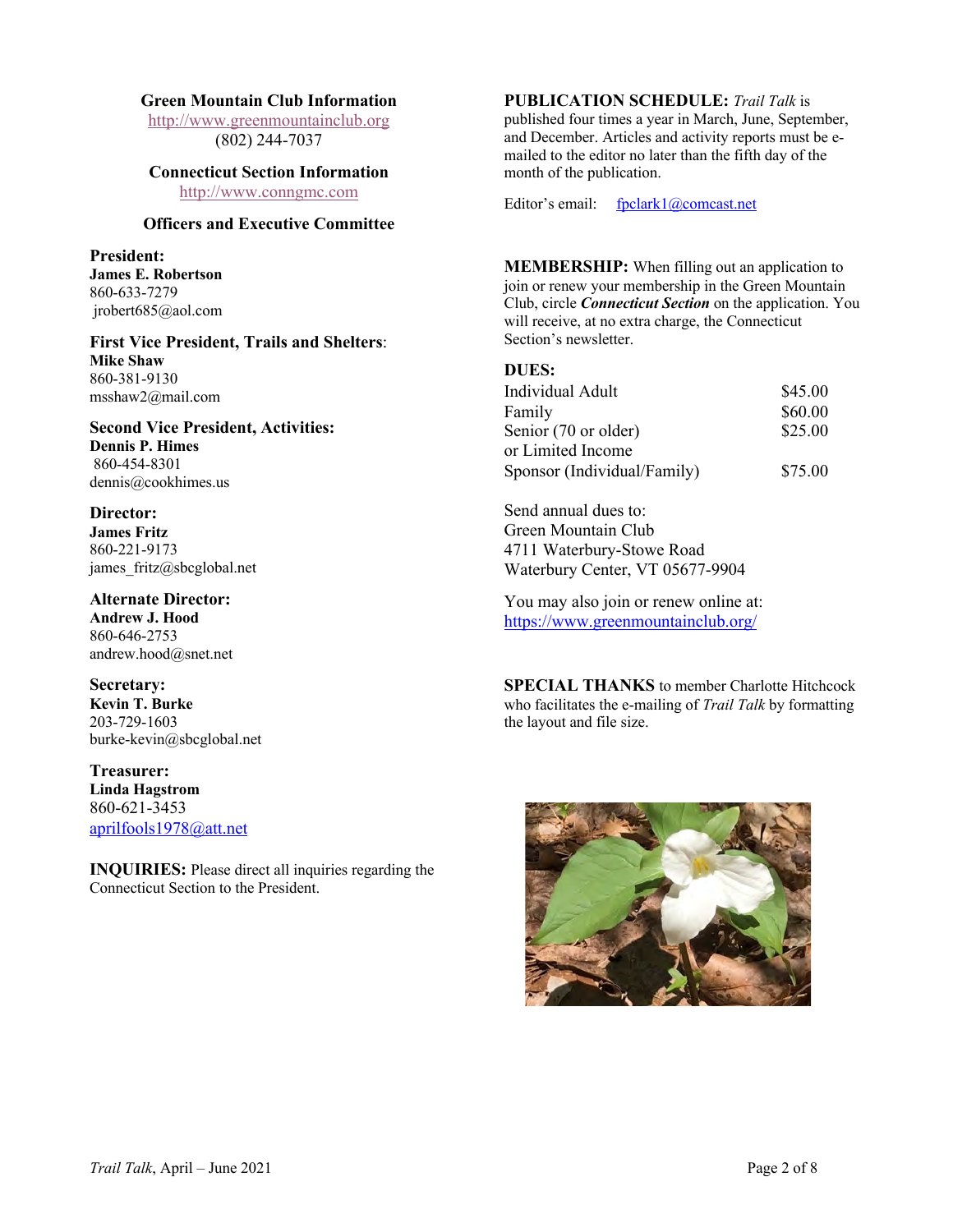## **Metacomet Trail December 12, 2020 by Carol A. Langley**

The day was foggy and soggy so I decided that I would not stay home. I waited until 9:45 but no one showed, so I started out. This trail has had a serious problem with dirt bikes so, just a short distance in, I had to climb over a cement block and some logs then I was on my way. Taking advantage of the time, I removed several branches along the trail, and cleared leaves out of streams. As I started my climb up the mountainside, I met a young man who looked at me and said there are some big downed trees before you reach the top. He probably thought that Greatgrandma was going to turn around but I did not, just thanked him and moved on. Well, soon I saw the trees and I could not climb over one, so I went around. Reaching the old fire service road that was used in the 1940s and 1950s, I headed south. The fog was thick and in some cases I had to look around to make sure that there was a blue blaze in front of me.

The leaves and rocks were slippery so I skirted around some iffy areas. Just before I reached the towers and West Peak, I met another young man who had climbed up the rock slide from Camp Sloper in Southington. We chatted for a few minutes and moved on. Just as I reached West Peak, I felt gentle rain drops on my face. Looks like lunch will be delayed. Finding a nice pine tree, I took cover and put on my rain gear and pack cover. When I got back into the woods, it was a gentle mist again.

Following the road most of the way, I was able to spot a pair of deer down in the valley. A wild turkey was busy digging for food in a pile of leaves and did not even see or hear me. The quiet of the day was wonderful. I did not even hear planes flying overhead. There was only a muffled hum of traffic on I-691.

**West Woods Trail January 9, 2021 by Carol A. Langley**

A beautiful sunny day greeted us for this hike. **Sarah O'Hare**, **Rob** and **Marianne Valley** joined me at Peddlers Rd. parking. Rob Valley, who sits on the board of directors for this property, became our guide and shared a wealth of information with us. We started out on the White Trail and crossed the Plank Walk, which led us to the trail over hills and rocks. Taking a side trail, we found ourselves climbing through rock caves. Back to the White Trail, we headed south to the rock overlook of Lost Lake where we had our lunch and took in the beauty of this area.

After lunch we scrambled around for a bit before we were back on the right trail to Colonial Caves. In 1781 the colonists hid women and children here when the British made an attack at Leete's Island. Now to find the site of the Rock Carvings … After spending some time walking in circles looking for them, we decided it would have to be left for another time. Getting back on the White Trail, we finally connected to the Orange which would bring us back to our cars.

Along the way, we hiked a ridge for a while then through White Pine Nurseries. More rocks where we climbed down to the Indian Caves. Our last set of rock formations was the Dinosaur Rock, where we took photos.

When we connected back to the White Trail and saw the Plank Walk, we knew the end was near. It was a long day, 8 miles, but worth the effort for all the sites we saw. A huge thank you to Rob for his wealth of knowledge that he shared with us.

I checked my records of past hikes and the first time I led this hike on the Orange & White Trails was January 8, 1995 — 26 years ago!

As I reached the final half-mile, there was a stand of beech trees that had their golden leaves and limbs with dew drops that gave the illusion of strands of clear Christmas lights. This was Mother Nature at her finest. Reaching my car and while I was searching for my keys, the sky opened and it really rained. Sorry you missed this lovely quiet and peaceful day!



*Carol Langley, Marianne Valley, and Sarah O'Hare - Photograph by Rob Valley.*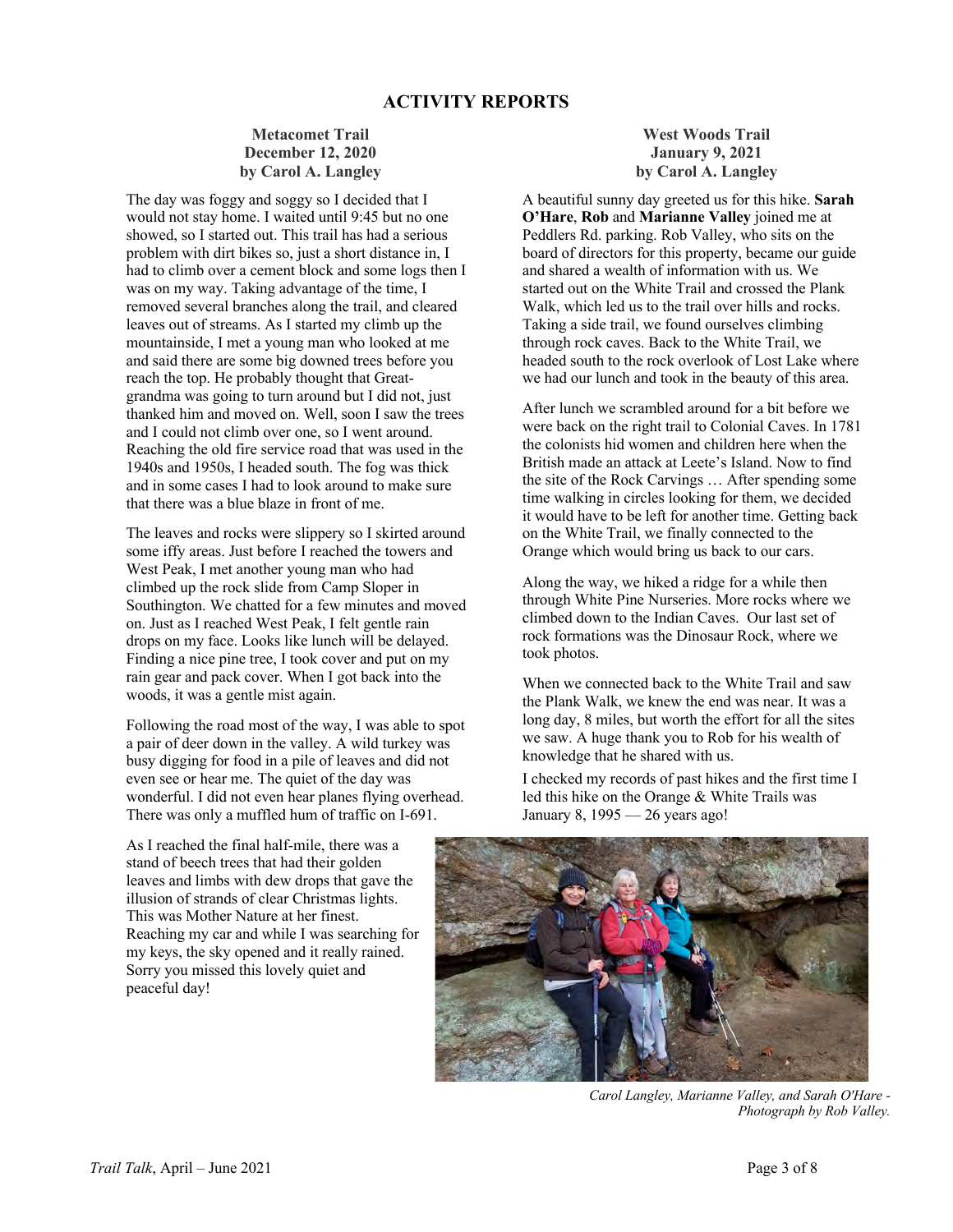## **Shenipsit Trail January 6, 2021 by Sarah O'Hare**

Hike #3 in the series of hiking the entire Shenipsit Trail began on Dickinson Road in Glastonbury. Years ago, Dickinson Road was the connector trail to the Shenipsit where it would lead east to and over Route 2. To avoid the perils of bolting across Route 2, the trail had been re-routed, now following Dickinson Road, along residential roads, over a bridge spanning Route 2 and to the end of Toll Gate Road. This 2.5 mile paved road walk didn't appeal to us for it really meant a 5 mile out and back road walk. As there is no rule stating we must follow the present route to complete the trail end to end, it was decided instead that we would attempt to locate and hike the old trail that would take us to Route 2 and then hike back. Then, on the next hike, we'd pick up the trail on the east side of the highway.

**Don Hagstrom**, **George Jackson**, **Patty** and **Tom Adams** with their pup **Arlo**, **Jim Robertson** with his faithful companion **Molson**, and I began the hike south along Dickinson Road, an old and rocky woods road. Molson allowed Arlo to take the lead this morning. We kept a lookout for anything suggesting a former trail leading east. We found one trail that could have been the old path. However, a little further along, we found the former Shenipsit Trail, well defined and with the blue blazes painted over in black. A posted trail map came with a warning about the danger of crossing Route 2. Apparently, adventure seekers are still using this trail.

Hiking along, it was somewhat of a disappointment that this section of trail was especially rocky. Flooded areas had us balancing along the edge of the roadway. Molson paid no mind as he walked right through the cold and muddy water. Arriving at the Mott Hill Road connector trail, where we began and ended hike #2, we stopped for lunch before our return.

Our trek back was more eventful. George and Don gleefully discovered a discarded bumper from some old car and posed for pictures. Then, as planned, at the junction with the former Shenipsit Trail we turned onto it and, for the first time today, found ourselves off the rocky road and on a real foot path. It wound through mountain laurel arbors and led downhill, over rocks covered in slippery leaves. We made it about half way to Route 2 when it was decided that it would be in our best interest to turn back. Weary hikers and hilly, uneven and slippery terrain were not a good mix. Through the trees we glimpsed cars on the highway and thus felt we had accomplished what we had set out to do. We turned back and continued on to Dickinson Road where it was estimated that we hiked 6.5-7 miles.

The next hike in this series begins at the end of Toll Gate Road, where, after a short distance on another roadway, our feet will be content for a hike on a real footpath. One need not have started this series to jump on board for a section or two, or for completing the rest of the trail with us. Watch the schedule for our next Shenipsit adventure.

## **Canfield Meadow Forest Hike January 28, 2021 by Mandy Brink**

We joined up at the parking lot and thank heavens for **Patty Adams** and **Sarah O'Hare** who brought detailed maps. The *AllTrails* app hike just showed one loop trail but in fact there were many loop choices. We decided to follow the trail that took us around the circumference of the forest but opted for a few loops in addition. We hiked the Canfield Trail, the Long Trail and the Primitive trails as well as some crossover trails. It was a crunchy hike with just enough to snow and ice to make it a bit nosy as we hiked. Highlights of the day included seeing a massive tulip tree that was well over 100 years old. It is said that at one time it was the only tree providing shade in that area because all the forest around it was much younger. We than ran into a Nurse Log. Patty and Mandy Brink, being nurses, well we loved the idea. A Nurse Log is a downed log that is important to the eco-system of the forest. They are called the healers of the forest by offering seedlings shade, nutrients, water and protection from disease. We hiked to the platform that gives you a view of Essex. **Dick Hart**, **Marianne Valley** and I took a quick look at the view while **Don Hagstrom** dug out snacks for the pups, **Arlo** and **Bella**. We did not sit long, because it was cold, and we started to cool down. After a group picture we headed out. We learned from a posting on a tree that we had just hit the high point for the town of Essex at 315 feet. Back at the cars, we compared GPS readings and decided that we had done just about 5 miles.

## **Shenipsit Trail January 22, 2021 by Sarah O'Hare**

#4 hike of the Shenipsit Trail series began on the east side of Route 2. We were the usual group of six plus two pups: **Jim Robertson**, **George Jackson**, **Tom** and **Patty Adams**, **Don Hagstrom**, **Sarah O'Hare**, **Molson** and **Arlo**. We picked up the trail at the end of Toll Gate Road and proceeded south along the former New London Turnpike, a/k/a Old Route 2. Passing by the deserted Glastonbury Shooting Range, the old roadway crossed Dark Hollow Brook and passed a few unmarked side trails. George remembered driving this former road way back when, however, the old structure alongside was lost to his memory. After taking a tour of the stone and cement foundation,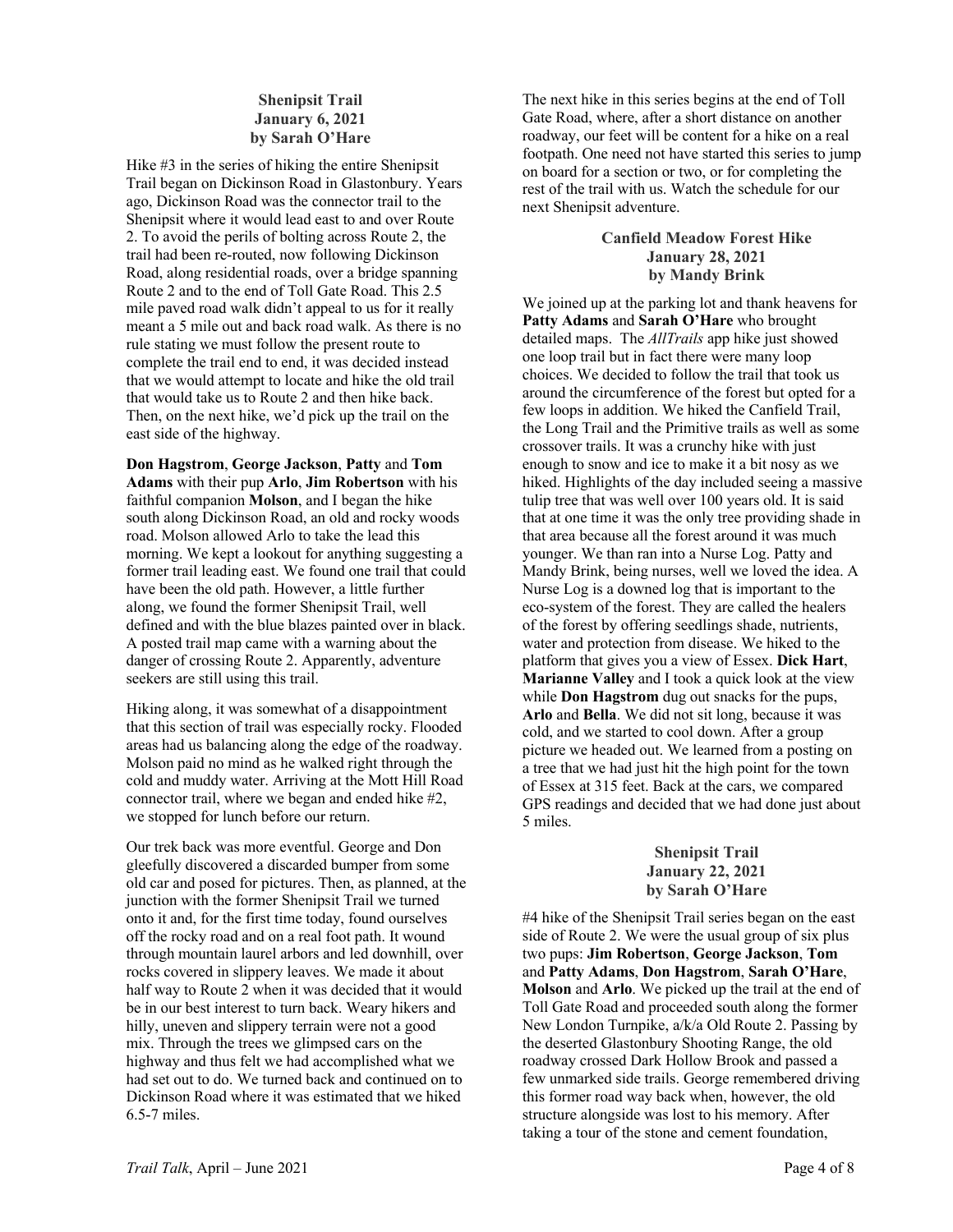complete with wide steps, ideas were tossed around on what it could have been. While it dated PG (pre-George), he realized that it had been a gas station. The five tall posts behind the foundation gave it away, as they would have held up the gas tanks.

Turning east off Old Route 2, the trail began its steep ascent, through mountain laurel arbors, along and over a brook and over huge rock faces. The day was cold but sunny and the climb warmed us. A well-worn side trail piqued our interest and, taking a detour, we found ourselves atop a rock ledge overlooking the woodland below. A large fire ring revealed that it was often used, probably by mountain bikers. Back on the main trail, we continued onward, to a ridge top with a view of the city of Hartford. Then, as we approached unpaved Windham Road at about mile 3 or so, we decided that it was to be our end point of this hike, and also the end point for the next section hike. We then turned to retrace our steps back the way we came.

Hiking back proved to be much different than the way we came. Following the familiar trail, we kept an eye out for the stone wall and abandoned farmstead that we missed on our hike through earlier. It was easily found, although little to explore as the forest had reclaimed much of the remains of the farmstead. As we hiked along, dark clouds moved in and we began to get chilled. As we approached a woods road to our right, we weighed the option of taking this roadway, hoping it would lead us back to Old Route 2, or continue on the Shenipsit Trail. The thought of scrambling and sliding down those huge rock faces made the decision an easy one. We unanimously voted for the road. It did lead us in the right direction and with much delight we found ourselves back on Old Route 2. And just as we walked that last short section back to our cars, it began to snow.

## **Sleeping Giant January 26, 2021 by Carol A. Langley**

Promptly at 10:00, **Jim Robertson**, **Molson**, **Sarah O'Hare** and I started our day's hike. We first walked ¾ mile of the Rails/Trails, crossed over Route 10, and soon entered Sleeping Giant Park. After a short distance on the Tower Trail, we moved to the Yellow Trail which had several ups and downs. A Boy Scout troop had recently installed stairs, making a difficult climb a safe and easy one. We then decided to connect with the Yellow/Green Trail. That took us between the right hip and leg at 650 feet which gave us a good cardiovascular workout. Crossing over to the Green Trail, we hiked at the base of the rock mountain and over rocks under foot. Soon Jim saw the Red Trail, which would connect us to the Tower Trail.

Soon we were at the tower and, after lunch, we took in the view of the coast line that all too soon would not be visible. We started down the tower path and the promised snowflakes started to dance in front of us. By the time we reached our cars it was SNOWING. We reached our cars at 1:00 and said our goodbyes. Molson had his two words with his barking as I drove away and started home. We hiked approximately 5 miles.

## **Gay City State Park Hike January 31, 2021 by Jim Robertson**

This 5.5-mile day hike turned out to be our Plan C. Plan A was a weekend at the GMC's Bolton Lodge in Vermont which was a blast in 2020 and had great interest this year, but which I cancelled due to the rapid increase in COVID-19 infections and Vermont's request that out-of-staters minimize incoming travel. Plan B was a weekend backpack to Wiley Shelter on the AT in New York just over the Connecticut state line. Weather forecasts for temperatures near zero and wind chills of –10 degrees scuttled that idea.

Instead, we scheduled a day hike at Gay City and had a good turnout. **Patty Adams, Mandy Brink**, **Don** and **Linda Hagstrom**, **Dennis Himes**, **George Jackson,** and I—and Arlo, the only canine who braved the cold—met at the main parking area on Route 85 in Hebron. Departing from our typical route, we hiked clockwise, walking the snow-covered main park road to the red trail and south through rolling terrain down to the Blackledge River, finding mostly a thin crunchy snow cover with minimal areas of ice. After crossing the river, we took the yellow trail back to the old mill area, stopping for a snack before heading north along the white trail, across the pond outlet dam and through silent forests. The pond had a sufficiently thick layer of ice, evidenced by numerous footprints, and the outlet flow presented interesting patterns of ice and water. We stayed on the whiteblazed trail that mostly follows old woods roads and eventually loops back to the small cemetery, which along with several cellar holes, a chimney and the mill foundation are the remaining reminders of the village that thrived in the area in the first half of the 19<sup>th</sup> century. Although temperatures barely reached 20 degrees, it was a very enjoyable day spent enjoying one of our state's many outdoor recreational resources.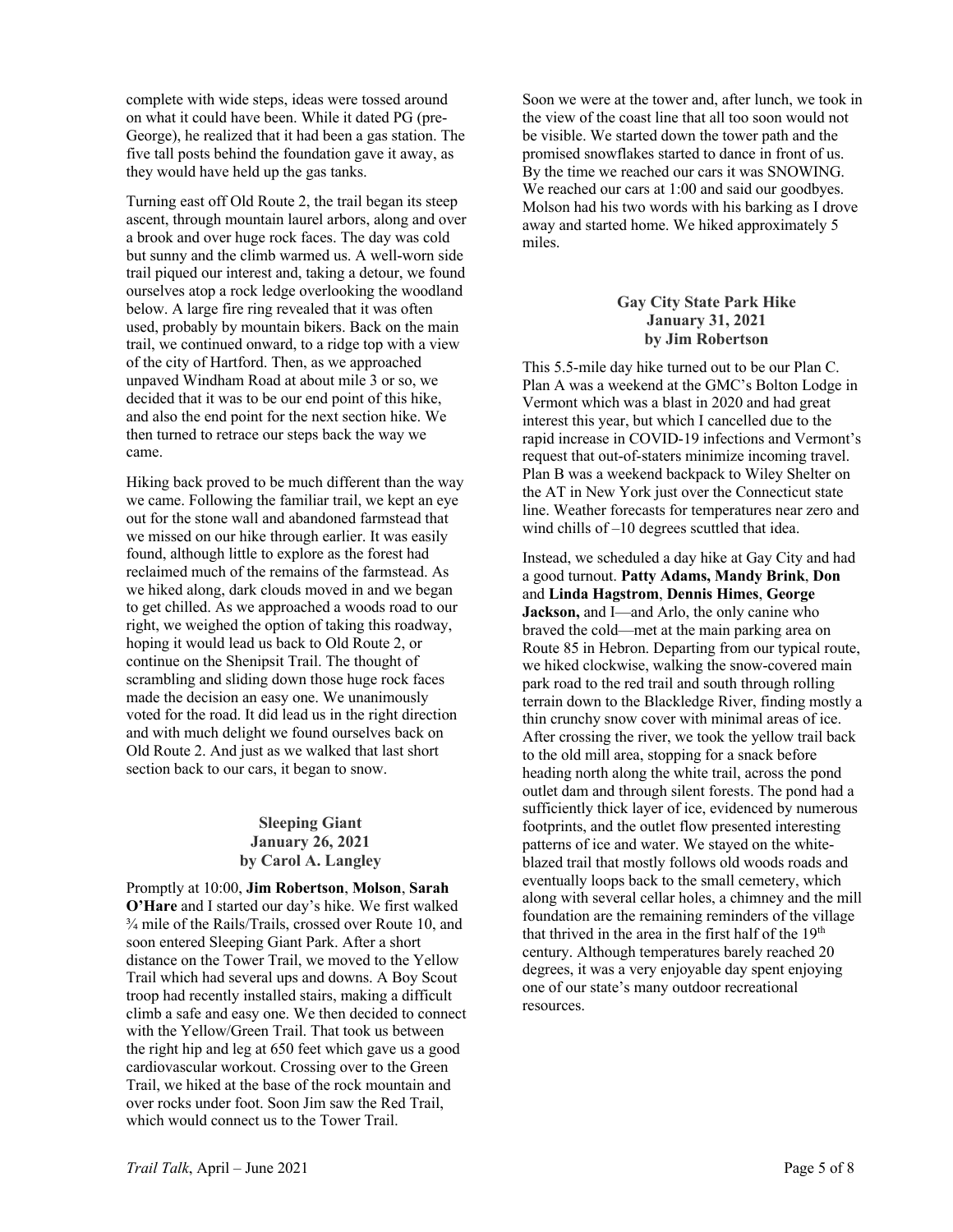## **White Memorial February 6, 2021 by Carol A. Langley**

When I arrived at 9:15 the parking lot was filled, so I left my right-hand side car door open so **Mandy Brink** would have a spot. Mandy was using a GPS app so she was driving in circles. Finally, she saw me and was able to park. It is best that when you are hiking to use the OLD FASHION maps that tell the truth. These were designed by people who hike! The snow looked soft and mushy so we headed out without snowshoes. Bad idea. All too soon we wished we had our snowshoes.

We decided to use the Mattatuck Trail, hoping that there would be fewer people. We had only gone a short distance when Bella decided she had enough of this slippery, crunchy path. Mandy picked her up and soon was safe inside her jacket. Bella became the attention getter as everyone had to say hi. Finally, just ahead Mandy spotted a log that had two spots cleaned off for us to sit down. Time for a snack and some ice stabilizers. Now we tried to climb a hill which would lead us to Route63 only that did not work. We were still sinking in and decided to turn around and head out. The pine trees that lined the trail back were beautiful; it looked like a winter for joining me Mandy & Bella.

## **McLean Refuge February 10, 2021 by Carol A. Langley**

A cold but beautiful clear blue sky was the setting for this winter day. **Sarah O'Hare** was waiting as I drove into the parking lot. Soon we had on our snowshoes and started our planned trip into Spring Pond. There were very few people out today. We had one big climb just before we reached Spring Pond. Most of the snow was crunchy and had ridges from the cross country skiers. After a short lunch break, we decided to take off our snowshoes and hike.

We followed the blue trail which led us to an old woods road which we followed for a distance. We then took a right turn and followed the Purple North Trail. It had several ups and downs but also followed ridge lines for a while where we took the time to sit on a log and take in the beauty of the snow-covered trees. When a breeze blew, the snow danced in the air and fell on us like glitter turning the day into a winter wonderland. One can only appreciate the moment if one is there!

Where the Purple Trail ended, we followed another woods road which took us by the Red, Orange, & Yellow trails that start about 0.2 mile from the parking lot. The woods road then led us to a junction with the original trail into Spring Pond. All too soon a lovely winter day was coming to an end.

## **James L. Goodwin State Forest February 21, 2021 by Sarah O'Hare**

It was that time of year when restlessness sets in, a long winter with spring not yet in sight. Anxious for a hike with conversation and laughter, and with a pleasant Sunday forecasted, an enthusiastic group of hiking friends gathered at the James L. Goodwin State Forest. Our large group included: **Tom and Patty Adams** with their pup **Arlo**, **Melanie and Bob Michaud**, **George Jackson, Kevin Breton, Eric Breton, Marianne Valley, Jim Robertson** and **Sarah O'Hare**. Alas, Jim's pup, Molson, was unable to join us. While Molson was not injured or sick, those pesky snow clumps and ice balls that collect on his paws make for an uncomfortable walk. And, so, he spent the day in total comfort, at home lying by the wood stove.

With Arlo and Tom setting the pace, our planned route was to hike the perimeter of the park. We all donned our microspikes/foot traction, for the snowy trail was icy. Hiking in a counter-clockwise direction, we skirted the east side of Pine Acres Pond, headed north, circled a small pond, then picked up the Natchaug Trail at Black Spruce Pond. While we saw no wildlife today, there was much evidence that the woods are alive in the dead of winter. Deer tracks criss-crossed the trail and oak leaves and snow had been churned up where the deer rooted for acorns. Bob identified a set of tracks left by a bobcat.

The Natchaug Trail led south and brought us back to our cars. Our feet were relieved to be off the uneven, icy trail. After an enjoyable 6.5 mile hike, it was now time to head home and, taking a cue from Molson, enjoy the remainder of the afternoon by a warm fire.

## **New York AT/Wiley Shelter Backpack February 27-28, 2021 by Jim Robertson**

We were finally able to align schedules and weather for a winter backpacking trip this year. **Andy Hood, Kevin Burke, Kevin** and **Eric Breton** joined me for this short trek and overnight at Wiley Shelter on the AT in New York, just over the border from Connecticut. Up until the last moments, I thought rainy weather might scuttle this weekend as well, but we delayed our start time on Saturday until a cold rainstorm had moved through. The hike from Connecticut Route 55 in Sherman was damp nonetheless, but the walking was fairly easy. There was packed-down snow on the trail, which had seen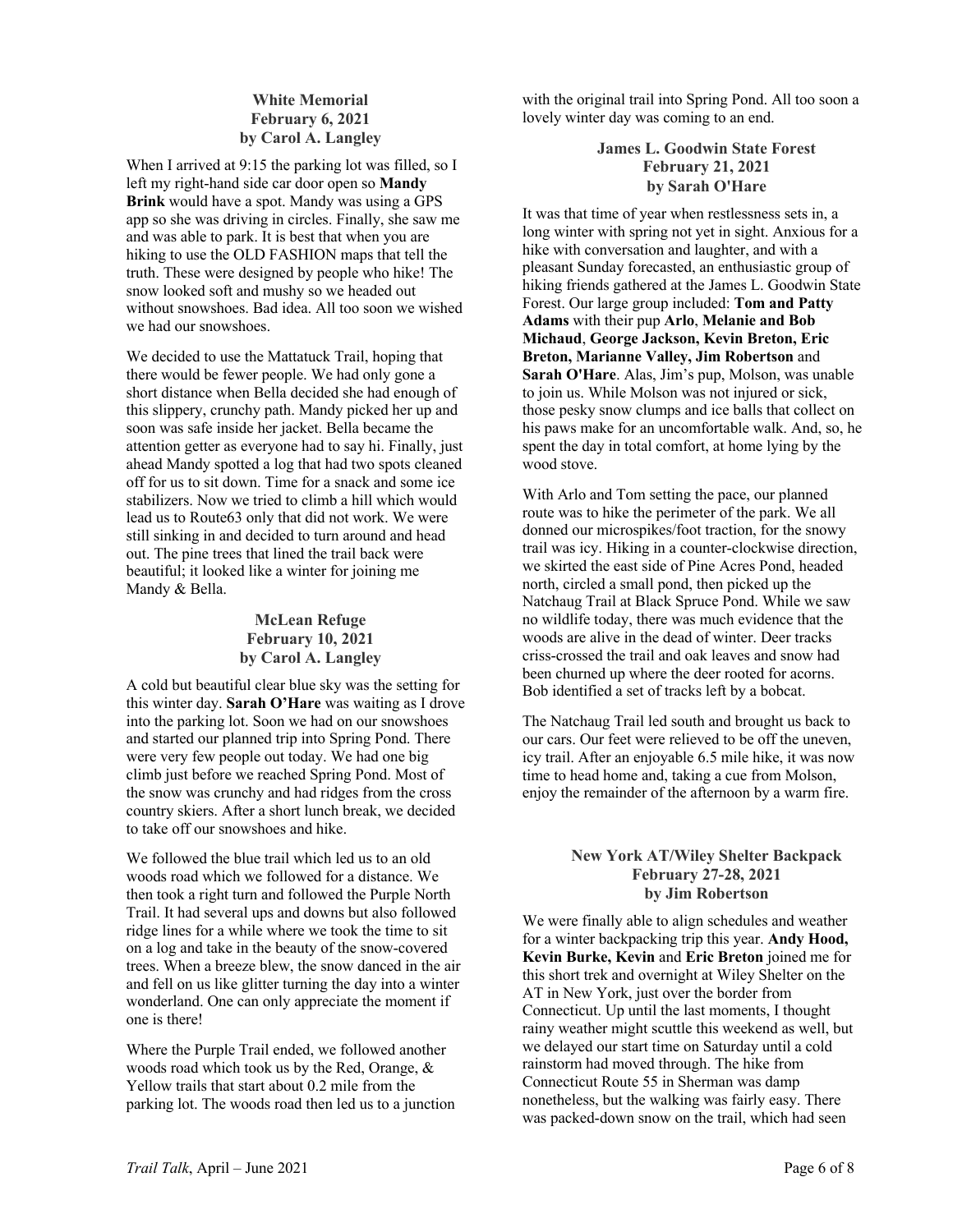plenty of foot traffic, but no more than six inches of snow in the woods. We navigated into New York and up to the shelter, arriving just after 3 pm. Andy and Kevin Burke cleared snow and ice from the two tent platforms while the rest of the crew set up in the shelter and started gathering firewood. We'd learned from an overnight trip last November that two large trees had fallen near (but not on) Wiley, so there would be plenty of fuel for the stone fireplace. It just had to be cut and split. Better yet, Mr. Burke had stashed a bag of seasoned firewood, along with the leader's bag of kindling, just off Duell Hollow Road, which is only two-tenths of a mile from the shelter, so we walked down and hauled those bags up. After the tenters were set up, they joined the firewood collection effort.

Appetizers and cooking commenced shortly after 5 pm, and as darkness crept in around 6, the campfire

was built and lit. Contrary to the weather forecast for full cloudiness, the skies cleared and we were treated to the full moonrise. With the fire, subsiding winds, and mild temperatures, it was quite comfortable for winter camping. We enjoyed several hours discussing world affairs, politics, hiking and camping equipment among other weighty topics before deciding to retire around 9 pm.

Overnight the clouds filtered back in so by dawn the skies were cloudy again. Low temperature was around freezing. Andy and Kevin reported that the tent platforms were slippery when they stepped out. We enjoyed a leisurely breakfast, packed, and hiked the two miles back to our cars in Connecticut.